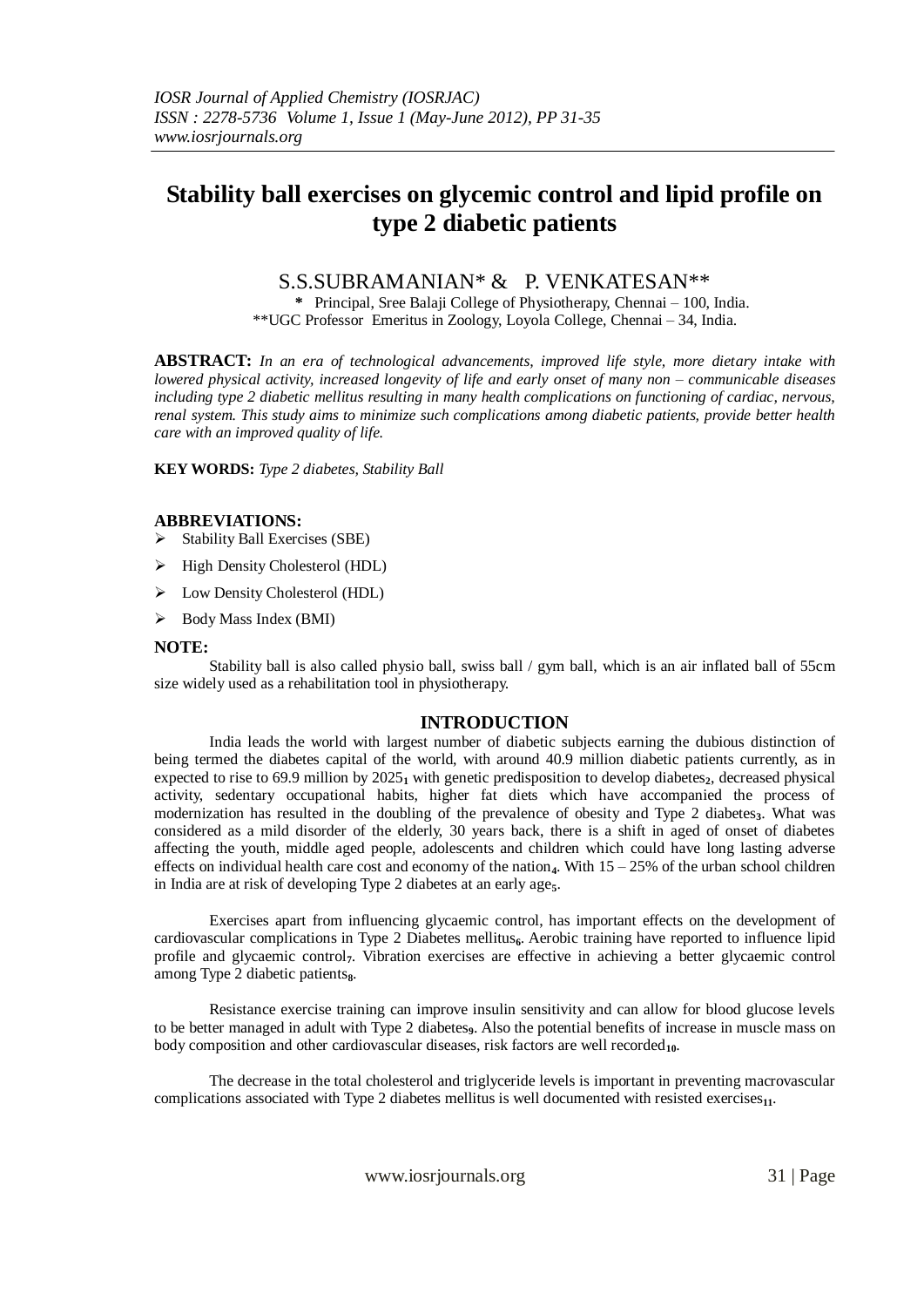## **MATERIALS AND METHODS:**

50 male Type 2 diabetic subjects between 30 – 60 years have participated in the study. Subjects were recruited through diabetic camps organized during July 2010, through advertisements given in regional English news paper, The Hindu, and Velachery Times. The study was conducted at Sree Balaji College of Physiotherapy, Chennai – 100 in July 2010.

## *INCLUSION CRITERIA AS FOLLOWS:*

- $\rightarrow$  Male subjects between 30 60 years
- $\rightarrow$  Not on regular Insulin therapy
- $\rightarrow$  Established Type 2 diabetes

The eligible subjects were medically screened an physically evaluated to exclude individuals with advanced retinopathy, uncontrolled hypertension, neuropathy and severe orthopaedic conditions restricting any physical activity.

Subjects were assigned at random to one of the two groups: Stability ball exercises (n=25) or control group (n=25). All the subjects gave their written informed consent to participate in the study.

#### **OUTCOME MEASURES:**

All the subjects were tested on two occasions by using same protocols. Baseline measurements were taken before the intervention and after the study again. Venous blood sample of all participants were taken for analysis of Lipid profile and Glycelated Haemoglobin.

Anthropometric measurements: Waist circumference at iliac crest was measured in centimetres before and after the study.

#### **INTERVENTION**

#### **STABILITY BALL EXERCISE GROUP (SBE):**

Subjects assigned to this group have performed systematic supervised resistance training inline with Exercise guidelines notified by American diabetic association and American college of sports medicine. Having done the exercises for three times per week, each exercise session comprising of ten different exercises for major muscle groups of Lower extremities including Gluteus maximus, Quadriceps femoris, Hamstrings, Gastrocnemius, Abdominal muscles, Lumbar spine extensors. For a period of 12 weeks subjects have performed 3 sets of 5 repetitions of each exercises per session. Progressive increase in intensity was designed in such a way that up to 4 weeks no holding period of each physical activity, from  $4 - 8$  weeks 5 second hold of each exercises, and 10 seconds hold of each exercise during the period from  $8 - 12$  weeks.

#### *CARE POINTS:*

Subjects were advised and ensured of no breath holding during exercises.

#### **CARE OF THE TECHNIQUE:**

Each exercise performed on Stability Ball in this study involves closed kinematic chain exercises and isometric muscle contractions of both lower extremities. Also subjects own body weight providing resistance to each activity, peak torque with every exercises are unique in this study.

#### **CONTROL GROUP (CG):**

Subjects underwent no training other than their day to day routine physical activities. All the subjects participated in this study have continued their prescribed medications and their daily routine activities.

#### **RESULTS**

All the subjects have completed the study. 3 hypoglycaemic incidents have occured and was duly medically treated and no other complications reported.

www.iosrjournals.org 32 | Page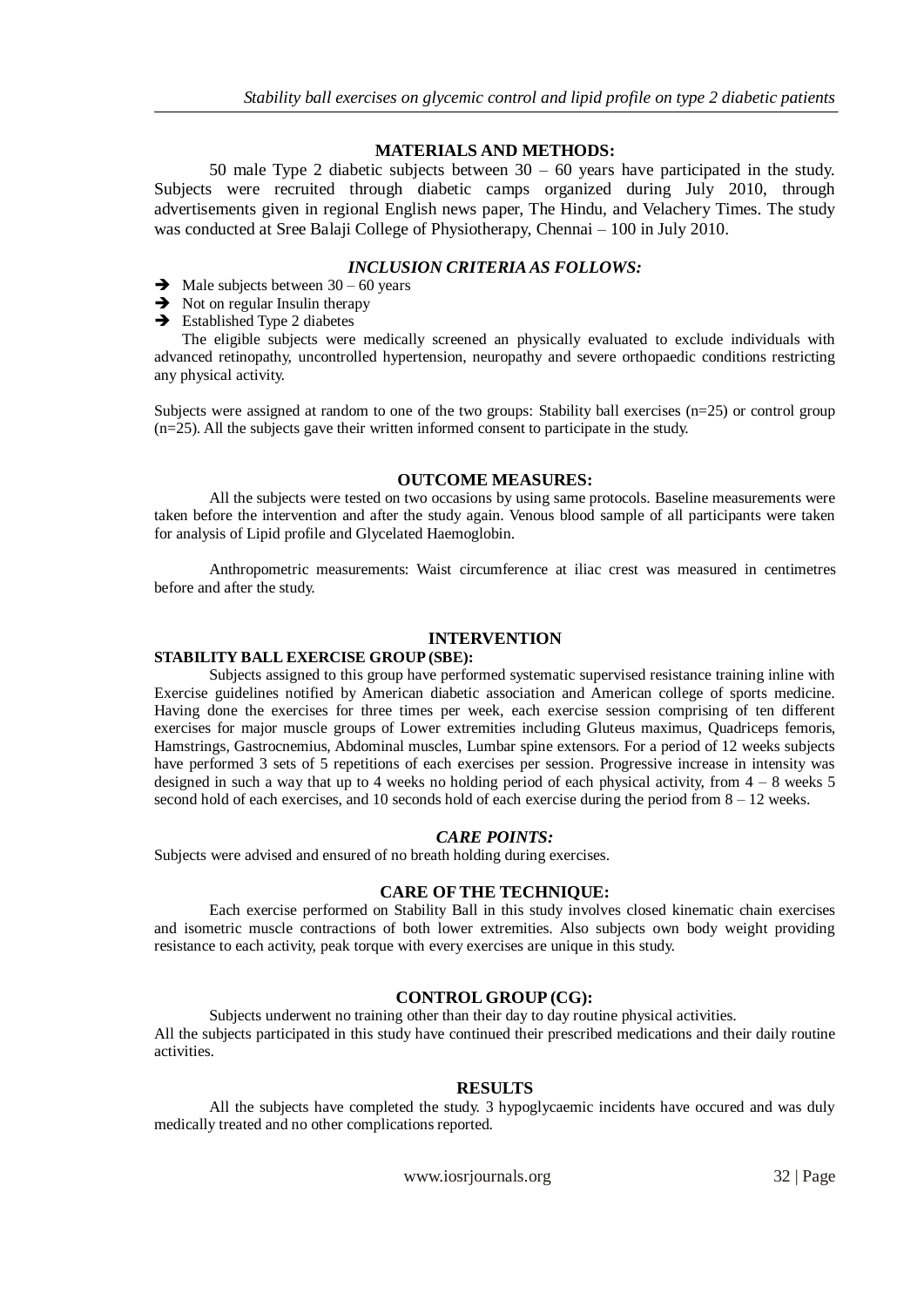Initial measurements and post training changes were analysed using paired "t" test. Statistical tests were performed using SPSS software.

| A                                |           | <b>Mean</b> | S.D   | <b>SE</b> | " $t25"$ | <b>Result</b> |
|----------------------------------|-----------|-------------|-------|-----------|----------|---------------|
| <b>Glycelated</b><br>Haemoglobin | Pre Test  | 8.09        | 1.39  | 0.28      | 7        | P < .001      |
|                                  | Post Test | 7.40        |       |           |          |               |
| <b>Total Cholesterol</b>         | Pre Test  | 189         | 48.62 | 9.61      | 7.07     | P < .001      |
|                                  | Post Test | 171         |       |           |          |               |
| <b>HDL</b>                       | Pre Test  | 43.60       | 2.98  | 0.62      | 2.72     | P < .05       |
|                                  | Post Test | 44.32       |       |           |          |               |
| LDL                              | Pre Test  | 115         | 23.15 | 4.63      | 4.4      | P < .001      |
|                                  | Post Test | 105         |       |           |          |               |
| <b>Triglyceride</b>              | Pre Test  | 176.44      | 29.94 | 5.99      | 7.18     | P < .001      |
|                                  | Post Test | 162.88      |       |           |          |               |
| BMI                              | Pre Test  | 26          | 2.94  | 0.59      | 7.12     | P < .001      |
|                                  | Post Test | 25          |       |           |          |               |

**Table 1: Results of paired "t" test among Stability Ball Exercises group:**

s shown in the above table post mean value of Glycelated haemoglobin has decreased by 0.69% and is statistically significant at 0.1% probability level as  $P < .001$  among stability ball exercises group. Total cholesterol of post mean score has decreased by 18 and is highly significant at 1% probability level at  $P \lt \theta$ .001. High Density Lipoprotein of post mean value has increased by 0.72% and is highly significant at 5 level as  $P < 0.05$ .

Low Density Lipoprotein of post mean score of Stability Ball Exercise Group has decreased by 9.88 is more significant at 0.1% level as  $P < 0.001$ . Triglycerides of Stability Ball Exercise Group's post mean value score has decreased by 13 and is highly significant at  $0.1\%$  level as P < 0.001. Body Mass Index of Stability Ball Exercise group has decreased in their post mean value by 1 and is significant at  $P < 0.001$  level.

Where as among the control group subjects, Body Mass Index, Glycelated Haemoglobin, Total Cholesterol, Low Density Lipoprotein, High Density Lipoprotein, Triglycerides level were statistically insignificant among their pre and post test scores.

#### **DISCUSSION:**

This study showed following Stability Ball Exercises significant improvement in Glycelated Haemoglobin, Lipid profile and Body mass index among male Type 2 diabetic patients.

Exercises accelerates more insulin absorption from the leg, than arm exercises<sup> $(12)$ </sup>. 1% decrement in Glycelated haemoglobin following therapies to lower Glycelated haemoglobin can reduce the risk of diabetic

complications such as myocardial infarction and microvascular disease $<sup>(13)</sup>$ .</sup>

A better glucose control due to improvement in insulin sensitivity and effects of glucose transporters due to muscular hypertrophy and blood flow following resisted exercises<sup> $(14)$ </sup>. In this study 0.69% reduction in Glycelated haemoglobin among the post mean score value, hence is effective for better glycaemic control.

Exercises lowers the risk of death by up to 25% in coronary heart disease patients, and the benefits include decreased Total Cholesterol, LDL, and an increased  $HDL<sup>(22)</sup>$ . A single bout of moderate exercise will increase after exercise regardless of training or intensity<sup>(23)</sup>.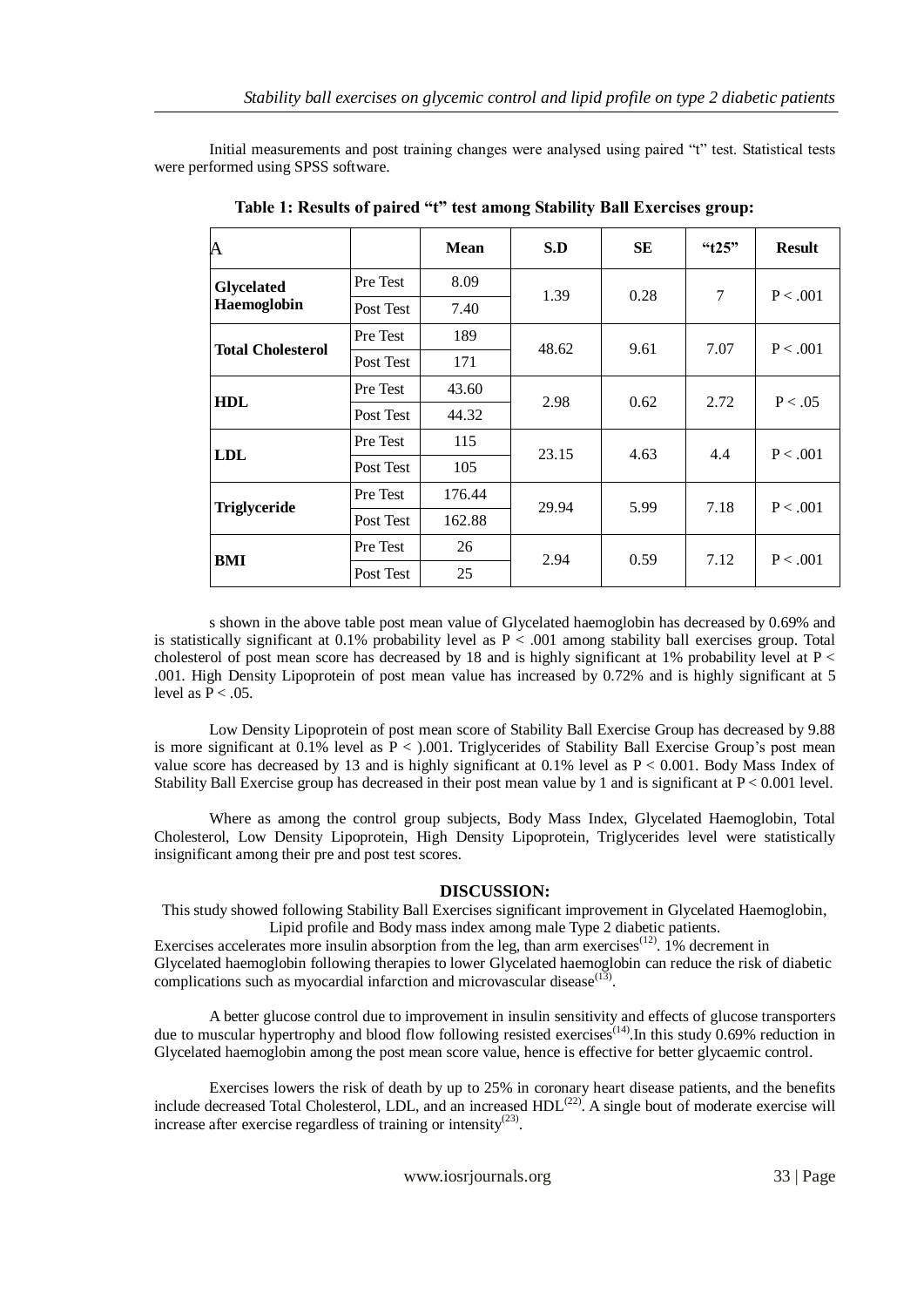A reduction of 1% on Total Cholesterol has been shown to reduce their risk for coronary artery disease by  $2\%^{(18)}$  which implies that participants in this study have reduced about 3.6% of their risk.

Moreover a 1% reduction in Low Density Lipoprotein reduces risk of major coronary events by approximately<sup>(19)</sup>, which means that the subjects in this study have about 42% gain. As a decrease of 1% on High Density Lipoprotein has been associated with a  $2 - 3%$  increase in the risk for coronary heart disease<sup>(20)</sup> and the reverse is true that an increase in High Density Lipoprotein by 0.87% among the participants should decrease the coronary artery disease by 2%.

Obesity is a most powerful determinant and a risk factor for developing diabetes $^{(15)}$  also an increase in Body Mass Index was demonstrated to increased risk to complications in Type 2 diabetic patients among Asian men<sup> $(16)$ </sup>. Increased visceral or abdominal tissue in particular have been shown to be more strongly associated with metabolic and cardiovascular disease risk(17).

#### **CONCLUSION:**

A rise in early age of onset, complications associated with Type 2 diabetic mellitus, individual health care cost, economy of nation are all needs more focus, hence this study outcome can better be used in the overall diabetic care of patients.

### **LIMITATIONS AND RECOMMENDATIONS:**

Increased sample size and longer duration of study involving women are recommended further. Also a prophylactic study for children can be considered.

#### **REFERENCES**

- [1] Sicree R, Show J, Zimmet P, "Diabetes and impaired glucose tolerance, Ingand, editor diabetes atlas", International diabetes federation, 3rd edition, Belgium, 2006,Page: 15-103.
- [2] Radha V, Mohan V, Genetic predisposition of Type 2 diabetes among Asian Indians. Indian J Med res 2007; 125; 259-74.
- [3] Mohan V, Gokula Krishnan K, Deepa R, Shanthirani CS, Datta M, Association of physical inactivity with components of metabolic syndrome and coronary artery disease – The CUPS no;15, Diab Med 2005, 22; 1206-11.
- [4] Wild S, Roglic G, Green A, Sicree R, King H, "Global Prevalence of diabetes: Estimates for the year 2000 and projections for 2030, diabetes care 2004; Volume- 27, Page: 1047-1053.
- [5] Ramachandran A, Sanehlatac, Vinitha R, et al, Prevalence of overweight in urban Indian adolescent school children, Diab Res Cli Practical 2002; 57; 185-90.
- [6] American Heart Association: Scientific statement on circulation 2009; 119; 3244-3262.
- [7] American college of sports medicine and the American diabetic association; Exercise and Type 2 diabetes: Joint position statement, diabetes care; July 2010.
- [8] Klans Banm et al, " Efficiency of vibration exercise for glycaemic control in Type 2 diabetes patients", International Journal of Medical sciences, 2007, Volume:4, Issue:3, Page: 159-163.
- [9] Carmen castaneda et al, "A randomized controlled trial of resistance exercise training to improve glycaemic control in older adults with Type 2 diabetes", Diabetes care, 2002, Volume: 25, Number: 12, Page: 2335-2341.
- [10] Erikson J, Taimela S, Erikson K, Assistance training in the treatment of Non minsulin dependent diabetes mellitus, Int J. Sports Med, 1997; 18; 242-246.
- [11] Willey KA, Fiatore sing MA, Battling insulin resistance in elderly obese with Type 2 diabetes, Diab care 2003, 26; 1580-8.
- [12] Koiviste VA, Fligp, "Effects of leg exercise on insulin", England Journal of medicine, Jan-12-1978, Volume: 298, Page: 279-283.
- [13] IM Stratton, CA Cull, AI Adler, DR Mathews, HAW Neil, RR Holman, "Additive effects of glycaemia and blood pressure exposure on risk of complications in type 2 diabetes, diabetologia, 2006, Volume:49, Page: 1761-1769.

www.iosrjournals.org 34 | Page